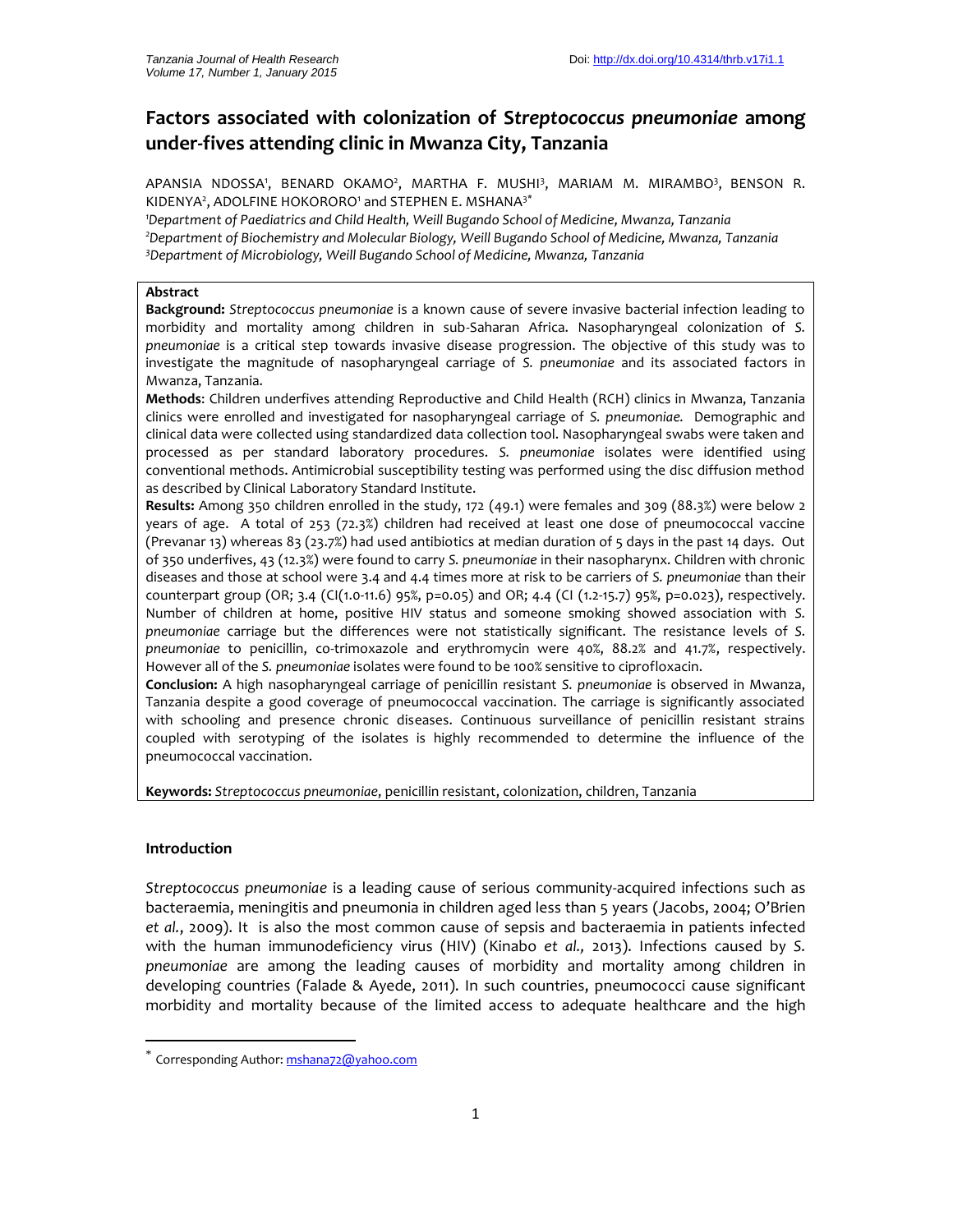prevalence of HIV infection (Blossom *et al.*, 2006). Children colonized with *S. pneumoniae* have been described to have threefold higher incidence of hospital admission compared to the non colonized children (Faden *et al*., 1997).

Despite efforts aimed at reducing child mortality and morbidity in developing countries, a large number of individuals are still suffering from infections caused by these bacteria, especially young children, the elderly or patients with decreased immunity (Bogaert *et al.*, 2004). Studies have shown that *S. pneumoniae* is the most common bacteria isolated from blood and sputum samples of children with severe pneumonia (Nantanda *et al.*, 2008). Pneumococcal disease is commonly preceded by asymptomatic colonization, which is especially high in children (Bogaert *et al.,* 204; Kinabo *et al.*, 2013). In some cases colonization is followed by invasive pneumococcal diseases, and it has been shown that the streptococcal nasopharyngeal carriage prevalence in unvaccinated children is also high in Africa ranging from 7–90% (Joloba *et al.,* 2001a; Batt *et al.,* 2003; Blossom *et al.,* 2006; Dulpl, 2012; Kinabo *et al.*, 2013).

Tanzania introduced the pneumococcal conjugate vaccine (Prevanar 13) in December 2012. The introduction of this vaccine will likely be associated with selection of serotypes not prevented by vaccination; hence there is a need for continuous surveillance to provide susceptibility patterns of these strains. Moreover, antibiotic choices in Tanzania are significantly governed by cost rather than effectiveness and hence there is an urgent need to know the specific trends of antimicrobial resistance in pneumococcal disease in different parts of Tanzania. Since, there has been limited information concerning nasopharyngeal colonization and their antimicrobial susceptibility patterns, this study was carried out to determine magnitude of nasopharyngeal carriage of *S. pneumoniae* and its associated factors in Mwanza, Tanzania.

### **Material and Methods**

#### *Study area and design*

This cross-sectional study was conducted at Reproductive and Child Health (RCH) clinics in Mwanza City in north-western Tanzania where underfives are attending for regular child health care and immunizations. The RCH clinics involved in this study were Buzuruga, Nyamagana, Makongoro and Pasiansi. The study was conducted over a 3-month period from October 2013 to February 2014. All children from the communities served by these health facilities, who were attending at RCH clinics for regular child health care and immunization, were involved. Sample size was 350, estimated using Kish Leslie formula for cross-sectional studies (Kish, 1965). The prevalence of infection of 35% (Moyo *et al.,* 2012) was used. The minimum sample size obtained was 350. Children aged 2-59 months who attended RCH clinics were enrolled into the study serially until the sample size was reached. All children who were sick but qualified for admission were excluded.

#### *Data collection*

Demographic and clinical data were collected using standardized data collection tool by a clinician. The data included general examination of the child, respiratory and cardiovascular systems of the child. Other clinical data included immunization status, HIV status and presence of other chronic conditions. Nutritional status was assessed using WHO criteria for the classification of malnutrition (Chen *et al.*, 1980). HIV results were collected from the RCH cards, those who didn't have the HIV results were sent for Provider Initiated Testing and Counselling.

A nasopharyngeal specimen (one from each child) was collected. To obtain the specimen the patient's head was tipped slightly backward and rayon- tipped flexible aluminium-shaft swab (Medical Wire and Equipment Company, Town, UK) passed directly backwards, parallel to the floor of the nasopharynx. Once the swab was in place, it was rotated 180 degrees or left it in place for 3 – 5 seconds to saturate the tip before being slowly removed (O'Brien *et al.*, 2003).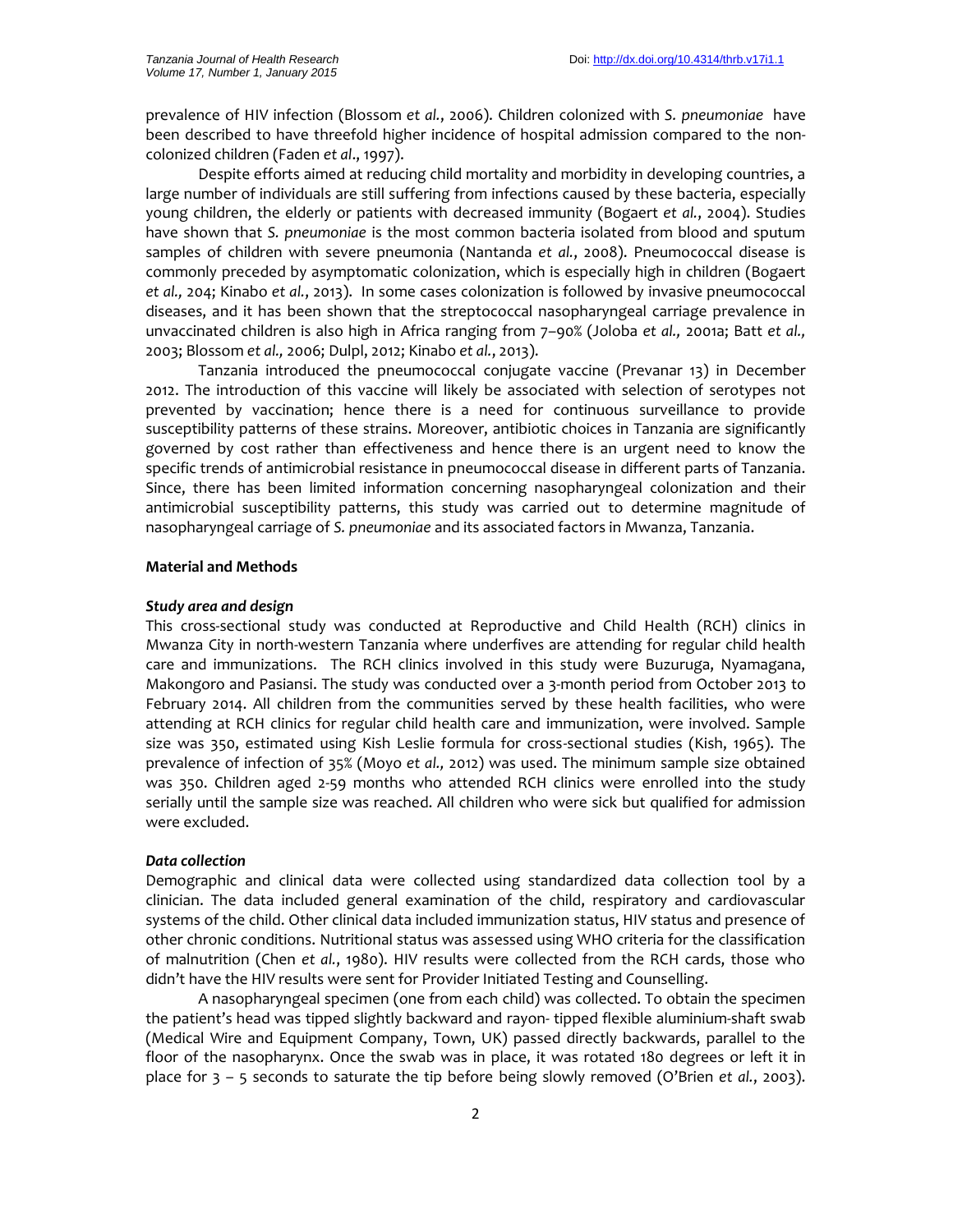Swabs were immediately placed in Stuart Transport Media and transported within two hours to the laboratory where microbiological tests were conducted.

### *Laboratory procedures*

Fresh specimens were inoculated directly onto 5 – 10% sheep blood agar and chocolate agar under 5% CO<sub>2</sub>. Isolates were identified as *S. pneumoniae* by colony morphology, α-haemolysis, bile solubility and susceptibility to optochin. Confirmed isolates were subjected to antimicrobial susceptibility testing as recommended by Clinical and Laboratory Standard Institute (CLSI) Guidelines 2012 on Muller Hinton Agar (HIMEDIA) supplemented with 5% sheep blood (Wikler, 2007). The following antibiotics discs were used for susceptibility tests:-Penicillin 10IU, ampicillin 10µgm, amoxicillin/clavulanic acid 20/10 µgm, co-trimoxazole 1.25/23.75 µgm, erythromycin 15 µgm ciprofloxacin 5 µgm (Oxoid UK). Briefly colonies of *S. pneumoniae* were picked using a sterile wire loop and emulsified into sterile 5ml of normal saline to obtain turbidity equivalent of 0.5 McFarland standard. Using a sterile non toxic cotton swab the inoculums were plated uniformly on agar plates as previously described (O'Brien *et al.*, 2003). The interpretation of the zone diameters were done based on CLSI guideline (Cockerill *et al*., 2012).

For quality control, *S. pneumoniae* ATCC 49619 and *Staphylococcus aureus* ATCC 25923 were used as positive and negative control strains, respectively. Each batch of newly prepared media was tested for sterility and performance tests. Optochin discs were tested with positive and negative controls.

### *Data analysis*

Data were recorded and coded in the questionnaire and entered in the Microsoft Excel, then analysed by using STATA version 13 (Texas, USA). Continuous variables were summarized using mean with standard deviation (SD) or median and interquartile range (IQR) depending on their distribution. Categorical variables were summarized using percentage. Univariate and multivariate logistic regression analysis were used to determine predictors of nasopharyngeal colonization among underfives. Odds ratio (OR) and the respective 95% confidence interval (CI) were computed. Predictors without collinearity and with a p-value of less than 0.05 on univariate analysis were subjected to multivariate analysis. Predictors with a p-value of <0.05 on multivariate analysis were considered statistically significant.

The study variables were dependent variables (nasopharyngeal *S. pneumonia* carriage status, antimicrobial susceptibility pattern) and independent variables (age, recent use of antibiotics, children being exposed to passive smoking in the house, number of family members in the household, children whose caregivers had respiratory symptoms in the last week, children currently attending school, children with a respiratory infection in the past week, signs of malnutrition, HIV serostatus and children who are on anti-retroviral medication (ARV)).

#### *Ethical considerations*

The study was approved by Catholic University of Health and Allied Sciences/Bugando Medical Centre Ethics Review Board. The consent was obtained from guardian or parent of respective child.

### **Results**

### *Study enrolment*

A total number of 1,802 children were screened for enrolment in the study. Among these patients, 953 children were excluded, as they were below 2 months of age. A total of 849 patients were eligible but only 350 children were randomly selected. Patients were recruited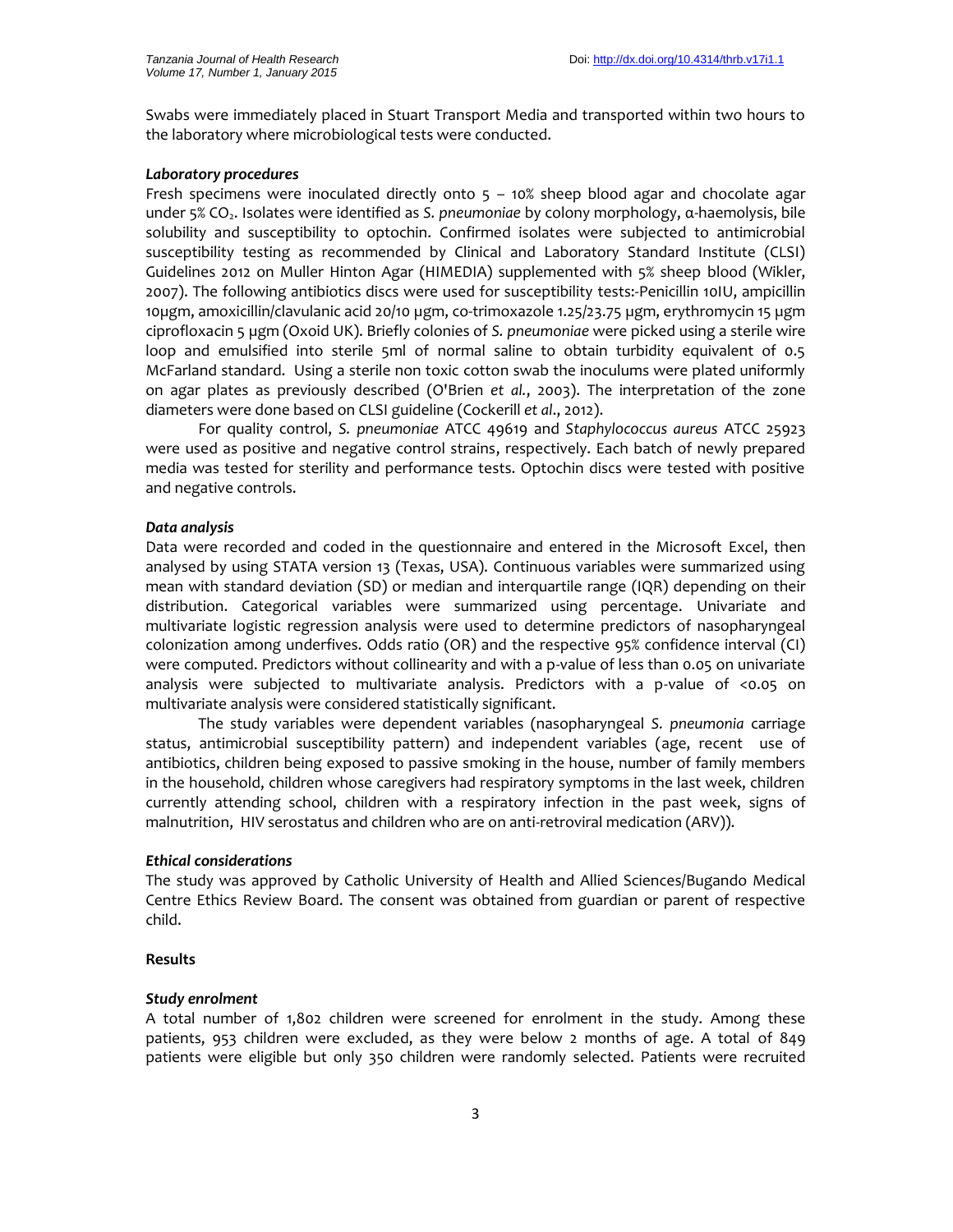patients from Makongoro (n=101; 28.9%), Nyamagana (n=89; 25.4%), Buzuruga (n=111; 31.7%) and Pasiansi (n=49; 14.0%).

# *Baseline characteristics of patients enrolled in the study*

Among 350 children enrolled in the study, 172 (49.1) were female. Of 350 children; 309 (88.3%) were below 2 years of age. Out of 350 children 11 (3.1%) children were attending school and 13 (3.7%) children were found to have chronic disease, including 6 children with sickle cell disease (SCD), 1 with chronic heart disease(CHD), 3 with adenoids, 2 with epilepsy and one with tuberculosis. Of 350 children; 11 (3.14%) children were born from mothers with positive HIV status (HIV exposed). However, overall 6 (1.7%) of children were HIV positive (Table 1). A total of 253 (72.3%) children had received at least one dose of pneumococcal vaccine (Prevanar 13) whereas 83 (23.7%) had used antibiotics at median duration of 5 days in the past 14 days (Table 1).

| Table 1: Baseline characteristics of the 350 underfives attending 4 RCH clinics in Mwanza city |  |
|------------------------------------------------------------------------------------------------|--|
|------------------------------------------------------------------------------------------------|--|

| Characteristic                  | Category        | Frequency | %    |
|---------------------------------|-----------------|-----------|------|
| Sex                             | Female          | 172       | 49.1 |
| Age                             | Below 2 yrs     | 309       | 88.3 |
|                                 | 2 yrs and above | 41        | 11.7 |
| Health facility                 | Makongoro       | 111       | 31.7 |
|                                 | Buzuruga        | 101       | 28.9 |
|                                 | Pasiansi        | 49        | 14.0 |
|                                 | Nyamagana       | 89        | 25.4 |
| School enrolment                | In school       | 11        | 3.1  |
|                                 | Not in school   | 339       | 96.9 |
| Caretaker URTI symptoms *       | Present         | 109       | 31.1 |
|                                 | Not present     | 241       | 68.9 |
| Immunization status             | Complete        | 324       | 92.6 |
|                                 | Incomplete      | 26        | 7.4  |
| Pneumococcal vaccination status | Not vaccinated  | 97        | 27.7 |
|                                 | Vaccinated      | 253       | 72.3 |
| <b>HIV</b> status               | Positive        | 6         | 1.7  |
|                                 | Negative        | 342       | 98.3 |
| Chronic disease                 | Not present     | 337       | 96.3 |
|                                 | Present         | 13        | 3.7  |
| Mother's education level        | No school       | 6         | 1.7  |
|                                 | Primary         | 255       | 72.9 |
|                                 | Secondary       | 87        | 24.9 |
|                                 | Post secondary  | 2         | 0.6  |

\*URTI: Upper respiratory tract infections

# **Clinical characteristics**

Of 350 children; 175(50%) had cough and only 9 (2.6%) presented with difficulty in breathing. A total of 83 (23.7%) of children used antibiotics with median duration of 5 days and 253 (72.3%) had received one dose or more of pneumococcal vaccine. (Table 2)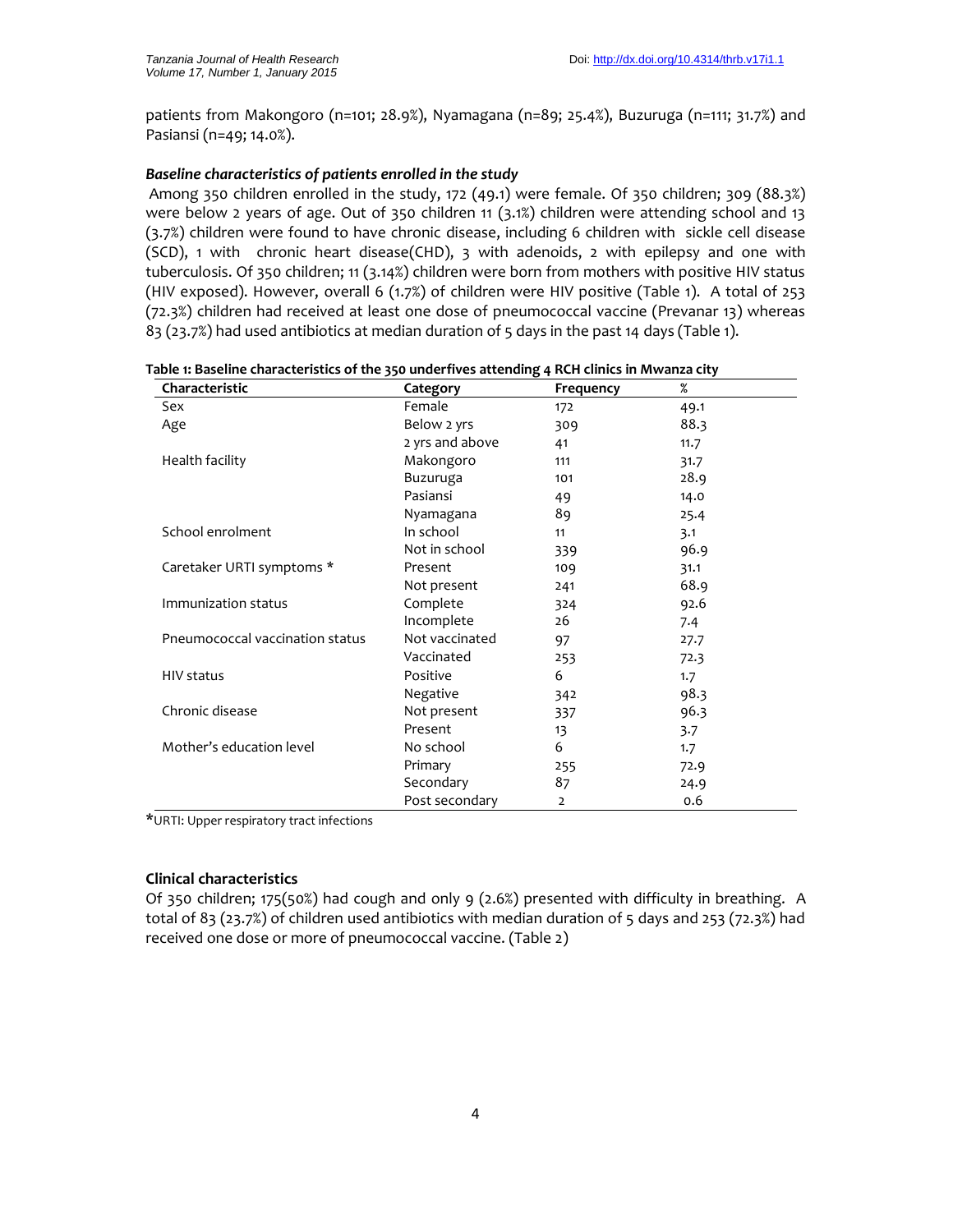| Patient's characteristic     | Frequency | Percentage |
|------------------------------|-----------|------------|
| Cough                        | 175       | 50.0       |
| Sneezing                     | 68        | 19.4       |
| Running nose                 | 147       | 42.0       |
| Difficulty in breathing      | 9         | 2.6        |
| Respiratory infection        |           |            |
| None                         | 106       | 30.3       |
| Pneumonia                    | 9         | 2.6        |
| URTI                         | 235       | 67.2       |
| Antibiotics                  | 83        | 23.7       |
| Days of antibiotics          | 5         | $[4-7]$ *  |
| Co-trimoxazole prophylaxis   | 10        | 2.9        |
| Streptococcal I vaccine      | 253       | 72.3       |
| No. of vaccine               |           |            |
| No vaccine                   | 97        | 28.0       |
| One                          | 42        | 12.0       |
| Two                          | 44        | 12.6       |
| Three                        | 166       | 47.4       |
| No. of children to take care | 2         | (1-3)*     |

### **Table 2: Clinical characteristics of the 350 underfives attending 4 RCH clinics in Mwanza city**

\*Represent Range not percentage

### *Nasopharyngeal carriage of S. pneumoniae and susceptibility pattern*

Out of 350 underfives; 43 (12.3%) were found to carry *S. pneumoniae* in their nasopharynx. Among 43 children whom were colonized 32 (74%) received pneumococcal vaccine; where 8 children received one dose, 6 children received two doses and 18 children received three doses of PCV13 respectively. The resistance levels of *S. pneumoniae* to penicillin, trimethoprim sulphamethaxazole, erythromycin and ciprofloxacin were 40%, 88.2%, 41.7% and 0.0% respectively  $(Table 3).$ 

| <b>Antibiotics</b>          | Sensitivity | <b>Number</b> | Percentage (%) |
|-----------------------------|-------------|---------------|----------------|
| Penicillin                  | Sensitive   | 26            | 60.00          |
|                             | Resistance  | 17            | 40.00          |
| Erythromycin                | Sensitive   | 25            | 58.33          |
|                             | Resistant   | 18            | 41.67          |
| Ciprofloxacin               | Sensitive   | 43            | 100            |
|                             | Resistant   | -             |                |
| Co-trimoxazole              | Sensitive   | 5             | 11.76          |
|                             | Resistant   | 38            | 88.37          |
| Amoxicillin/Clavulanic acid | Sensitive   | 40            | 93.02          |
|                             | Resistant   | 3             | 6.8            |
| Gentamicin                  | Sensitive   | 35            | 81.4           |
|                             | Resistant   | 8             | 19.60          |

#### **Table 3: Susceptibility pattern of 43** *S. pneumoniae* **isolates from 350 underfives**

# *Risk factors for nasopharyngeal carriage of* **S. pneumoniae**

Children with chronic diseases and those at school were 3.4 and 4.4 times more at risk to be carriers of *S. pneumoniae* than their counterpart group (OR; 3.4; ( 95% CI[1.0-11.6] p value-0.05) and (OR; 4.4; (95% CI [1.2-15.7] pvalue-0.023), respectively. Number of children at home, positive HIV status and someone smoking showed an association with *S. pneumoniae* carriage but the differences were not statistically significant (Table 4). In multivariate analysis, clinical features of the patients like sneezing, increased body temperature and increased respiratory rate according to age showed statistically association with nasopharyngeal colonization (Table 4).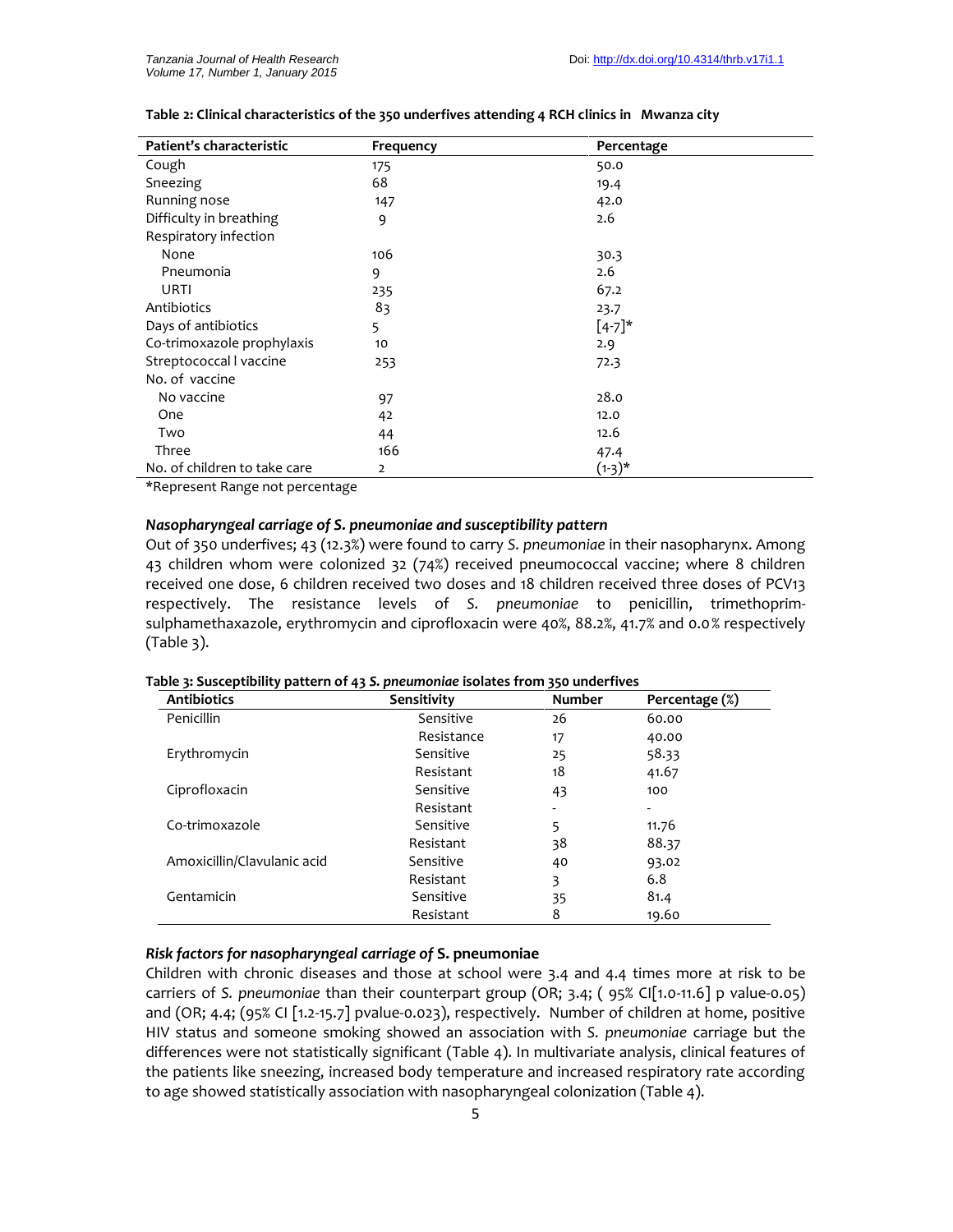| Patient's characteristic | Response              | S. pneumoniae            |            | <b>Univariate</b> |         | Multivariate     |       |
|--------------------------|-----------------------|--------------------------|------------|-------------------|---------|------------------|-------|
|                          |                       | OR [95% CI]<br>No<br>Yes | p-value    | OR [95% CI]       | p-value |                  |       |
|                          |                       | N(%)                     | N(%)       |                   |         |                  |       |
| Age                      | $\geq$ 2 years        | 5(12.20)                 | 36(87.8)   | $\mathbf{1}$      |         |                  |       |
|                          | < 2 years             | 38(12.3)                 | 271(87.7)  | $1.0$ [0.4 - 2.7] | 0.985   |                  |       |
| Sex                      | Male                  | 21(11.8)                 | 157 (88.2) | 1                 |         |                  |       |
|                          | Female                | 22(12.8)                 | 150 (87.2) | $1.1$ [0.6 - 2.1] | 0.777   | $1.2$ [0.6-2.3]  | 0.635 |
| Chronic disease          | No                    | 39(11.6)                 | 298 (88.4) | $\mathbf{1}$      |         |                  |       |
|                          | Yes                   | 4(30.8)                  | 9(69.2)    | $3.4$ [1.0-11.6]  | 0.050   |                  |       |
| <b>HIV Status</b>        | Negative              | 42(12.2)                 | 302 (87.8) | $\mathbf{1}$      |         |                  |       |
|                          | Positive              | 1(16.7)                  | 5(83.3)    | $1.4$ [0.2-12.6]  | 0.743   |                  |       |
| No. of people in house   | $\leq$ 3 people       | 10(11.00)                | 81(89.0)   | 1                 |         |                  |       |
|                          | >3 peoples            | 33(12.7)                 | 226 (87.3) | $1.2$ [0.6-2.5]   | 0.662   |                  |       |
| Schooling                | No                    | 39 (11.5)                | 300 (88.5) |                   |         |                  |       |
|                          | Yes                   | 4(36.4)                  | 7(63.6)    | $4.4$ [1.2-15.7]  | 0.023   | $5.6[1.4-22.0]$  | 0.014 |
| Smoking in the house     | No                    | 34(11.3)                 | 266 (88.7) |                   |         |                  |       |
|                          | Yes                   | 9(18.0)                  | 41(82.0)   | $1.7$ [0.8-3.8]   | 0.188   |                  |       |
| Pneumococcal vaccine     | Yes                   | 32(12.7)                 | 221(87.4)  | $\mathbf{1}$      |         |                  |       |
|                          | No                    | 11(11.3)                 | 86 (88.7)  | $0.9$ [0.5-2.3]   | 0.739   |                  |       |
| Body temperature         | $< 37.5^{\circ}$ C    | 33(9.8)                  | 304 (90.2) | 1                 |         |                  |       |
|                          | ≥ 37.5 <sup>o</sup> C | 10(76.9)                 | 3(23.08)   | 30.7[8.0-17.2]    | < 0.001 | $2.1$ [1.1-3.5]  | 0.024 |
| <b>DIB</b>               | No                    | 37 (10.85)               | 304 (89.2) | $\mathbf{1}$      |         |                  |       |
|                          | Yes                   | 6(66.7)                  | 3(33.3)    | $16.4[3.9-8.3]$   | 0.001   |                  |       |
| Sneezing                 | No                    | 29 (10.28)               | 253 (89.7) | $\mathbf{1}$      |         |                  |       |
|                          | Yes                   | 14 (20.60)               | 54 (79.4)  | $2.3$ [1.1-4.6]   | 0.023   | $2.3$ [1.1-5.0]  | 0.029 |
| Respiratory rate         |                       | $42$ [38-48]             | 36 [28-42] | $1.06[1.03-1.10]$ | 0.001   | $1.1$ [1.03-1.1] | 0.003 |

In performing multivariate analysis, a risk factor of chronic diseases and difficulty in breathing were not subjected into multivariate analysis despite having a p-value of < 0.05 in the univariate analysis because of collinearity with respiratory rate.

### **Discussion**

In this study *S. pneumoniae* colonization prevalence was found to be 12.3% , which is almost similar to the one reported in northern part of Tanzania (Batt *et al*., 2003). However lower than 35% reported in Dar es Salaam (Moyo *et al.*, 2012). This difference may be due to geographical variation (Chiu *et al.,* 2001) and low population density in Mwanza City compared to Dar es Salaam City. Other reasons are likely to include timing of the study and the fact that our study was conducted in the vaccination era. Studies have shown that overcrowding increases the rate of *S. pneumoniae* colonization (Mercat *et al*., 1991; Obando *et al*., 2011) and this is due to high rate of transmission as a result of close contact (Musher, 2003). Higher prevalence rates of *S. pneumoniae* have been reported in neighbouring countries of Uganda (62%) (Joloba *et al*., 2001a) and Kenya (65%) (Abdullahi *et al.*, 2012). The observed difference of the carrier state in different countries could be due to wide geographical and climate variation (Appelbaum, 1992).

In our study, nasopharyngeal colonization did not differ significantly among age groups which is similar to another study in the USA (Guillemot *et al.*, 1998). This observation could be explained by the fact that most of the children in our study had been recently covered with pneumococcal vaccine. The prevalence of colonization tends to decrease with age (Abdullahi *et al*., 2012) because of formation of antibodies against various serotypes as age increases. It has been considered that the immune response to pneumococci in naturally exposed and non vaccinated children depends on antibody against the polysaccharide capsule. This may verify that immunization with polysaccharide conjugate vaccines generates serotype specific antibody response. In the current study there was no age influence because majority of study participants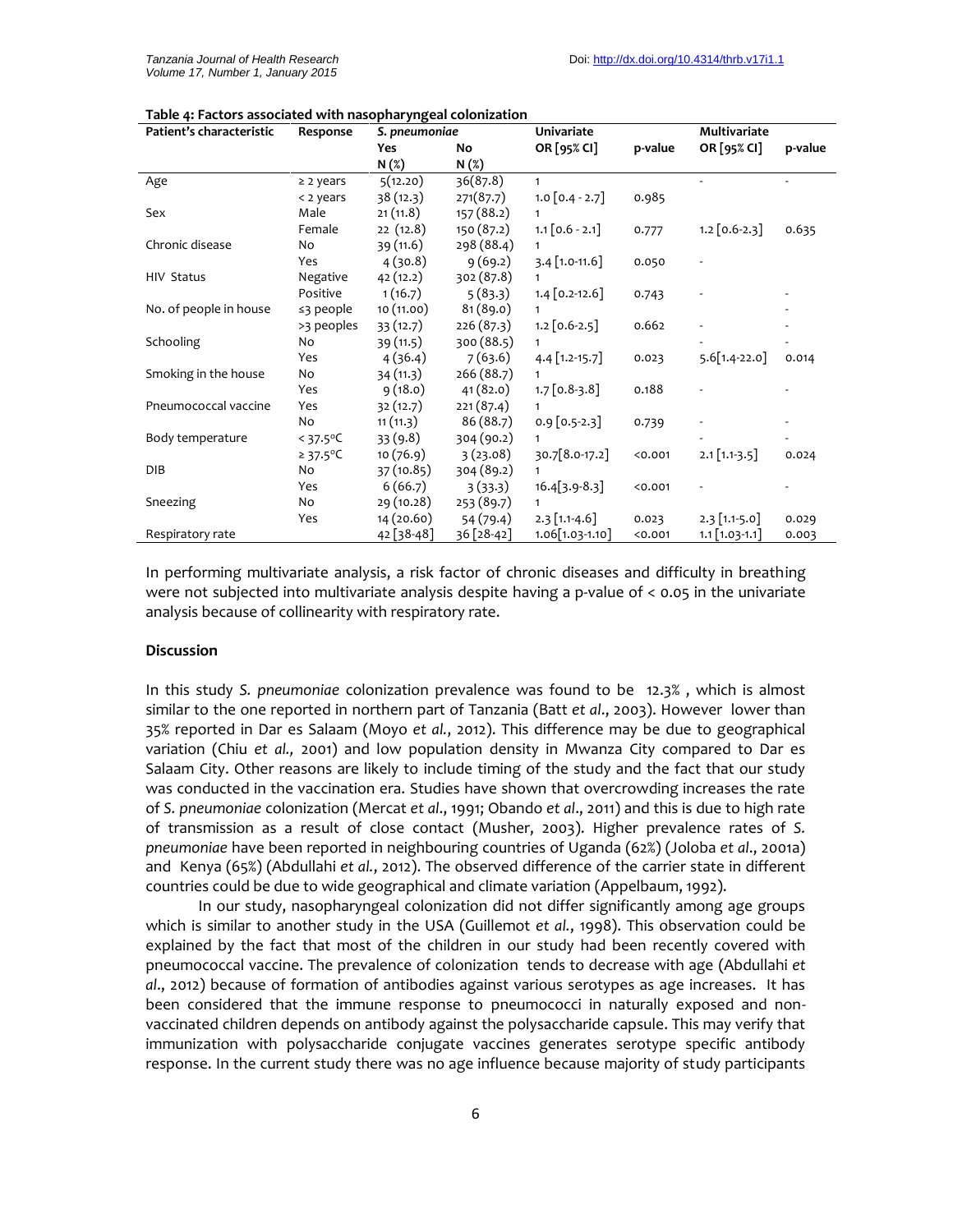were below 2 years, of whom 80.6% had received pneumococcal vaccine. In most studies age range of children were wide, and there was no vaccination influence (Talarico, 2009).

In this study, those children attending school were 5.6 times more likely to be colonized than those who did not attend school by multivariate analysis. This finding is similar to findings of a recent study in Japan (Otsuka *et al*., 2013). This can be explained by the fact that, children who are attending day care centres or school are having contact with other children of different age and of different risk factors and hence easy to acquire *S. pneumoniae* colonization comparing to children who are staying at home (Doyle *et al.*, 1992; Givon-Lavi *et al.*, 2002). As observed in previous studies (Faden *et al.*, 1997; Pettigrew *et al.,* 2008; Abdullahi *et al.*, 2012) presence of the symptoms of upper respiratory tract infection (URTI) including sneezing, raised temperature and increased respiratory rate showed statistical association with *S. pneumoniae* in the present study. URTI symptoms may be enhancing adherence and growth of *S. pneumoniae*, or the increased secretion may augment the swabbing procedures(Tigoi *et al.*, 2012). More than 70% URTI of the children are caused by viral infection and 19% are due to other organisms (Plotkowski *et al.*, 1986; D'Acremont *et al.*, 2014). The presence of viral infection in respiratory system has been described to enhance *S. pneumoniae* colonization and augment invasiveness (Plotkowski *et al*., 1986)

In the current study, chronic diseases showed statistical association with *S. pneumoniae* carriage in univariate analysis. There is a risk of invasive infection due to *S. pneumoniae* among children with chronic diseases because apart from colonization they have decreased immunity due to chronic diseases. We observed that vaccination has no influence on the carriage, similar to another study in Mexico (Espinosa-de los Monteros *et al*., 2010). This observation could be due to the possibility of selection of serotypes which are not covered by the vaccine (Dagan, 2009). Serotyping could not be done in this study and hence difficult to conclude that high percentage of carriage in the vaccinated children could be due to replacement of the serotypes not covered with vaccine.

As observed in Uganda (Joloba *et al.*, 2001b) high carriage of penicillin resistant pneumococci strains was observed. However, the resistance rate of 40% is significantly lower than the recent findings in Dar es Salaam whereby 67.8% of *S. pneumoniae* strains were resistant to penicillin (Moyo *et al*., 2012). Co-trimoxazole resistance has been reported in different part of the world. In the current study we observed resistance of 88.2%, which is similar to findings reported elsewhere in Tanzania (Moyo *et al.*, 2012), and in the neighbouring Uganda (Joloba *et al.*, 2001a). This can be due to high usage of this drug worldwide and especially to the HIV patients as prophylaxis against opportunistic infections. In Tanzania co-trimoxazole is recommended antimicrobial for urinary tract infections and URTI among children; likely to contribute to its overuse. There is a need to review antimicrobial policy in the country so as to reduce morbidity and mortality associated with the use of non-susceptible antimicrobials.

Wide range of macrolides resistance has been observed in different part of the world, and this is due to increasing rate of their usage in management of respiratory tract infections (Čižman et *al*., 2001). In the current study we observed resistance of 41. 7% to macrolides, which is high but similar to the study in Hungary (Dobay *et al.*, 2003). Elsewhere in Tanzania lower resistant rates have been reported (Batt *et al*., 2003; Moyo *et al.*, 2012). Pneumococcal resistance due to ribosomal mutations has been discovered recently contributing much to the rising macrolides resistance. Quinolones resistance level is low in different parts of the world (Dobay *et al.*, 2003) and this was confirmed also in the current study. This shows that treating S*. pneumoniae* infections using quinolones may be associated with favourable outcome. However, the usage of quinolones remains controversial because of lacking clinical studies, reports of clinical failures and increase of side effects.

Failure to serotyping these isolates was major limitation of the current study; however the magnitude and susceptibility pattern of *S. pneumoniae* isolates were established.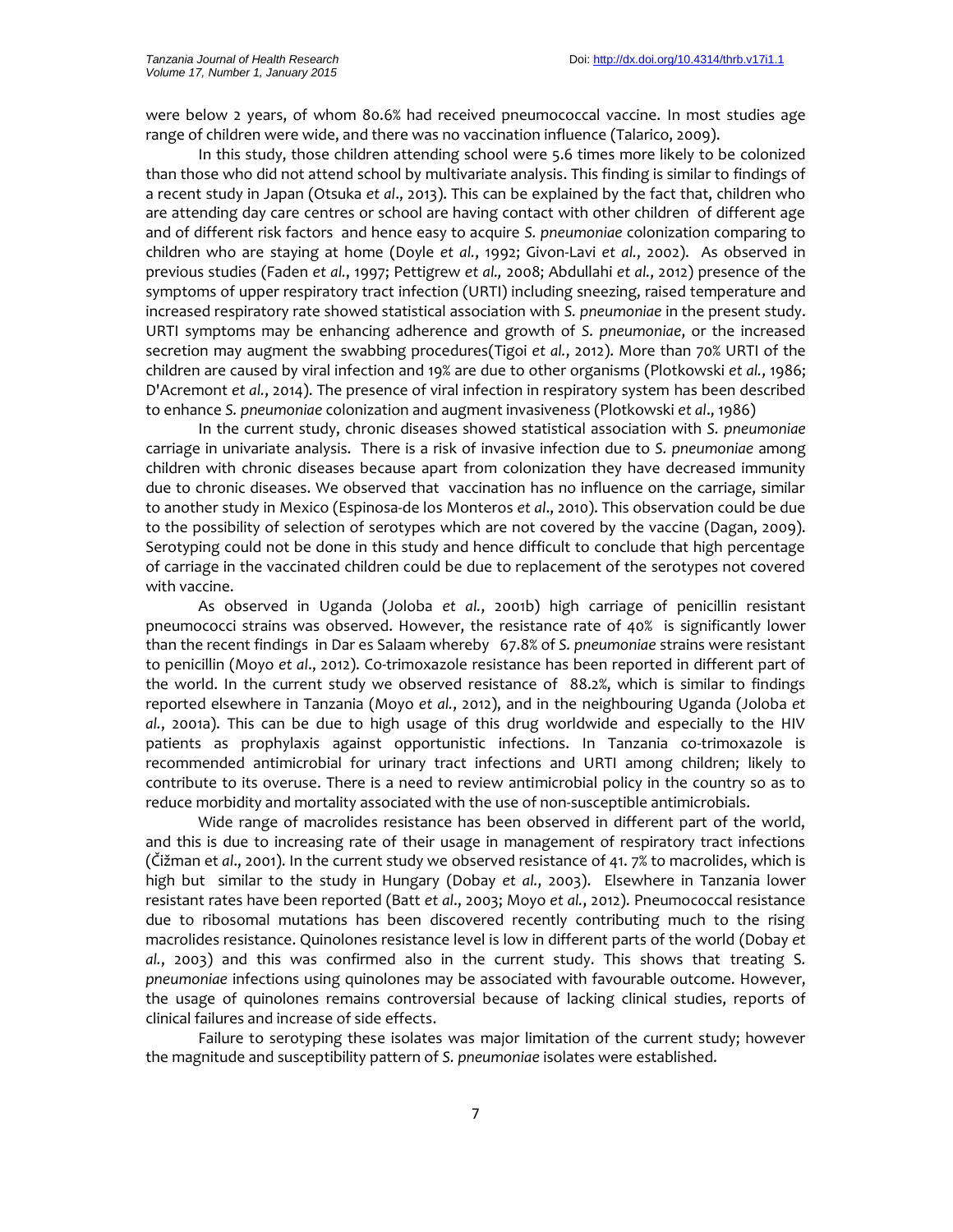In conclusion, 12% of underfives are colonized with *S. pneumoniae*, despite good pneumococcal vaccine coverage. The carriage is independently predicted by schooling, chronic diseases and increased respiratory rate, difficulty in breathing and sneezing. In addition a high nasopharyngeal carriage of penicillin resistant *S. pneumoniae* is observed in Mwanza City. Culture and sensitivity are important investigations to every child suspected to have *S. pneumoniae* infection so as to identify the appropriate antibiotic to the individual child.

# **Competing interest**

The authors declare that they have no competing interests

# **Acknowledgements**

We are very gratefully for the parents who allow their underfives to participate in the study. We would like to acknowledge the assistance and guidance provided by all staff members of the Department of Paediatrics, Bugando Medical Centre, as well as the Department of Microbiology/Immunology, Catholic University of Health and Allied Sciences, Bugando Hospital, Pasiansi, Nyamagana, Makongoro and Buzuruga RCH clinics. This research was supported by grants from Ministry of Health to AN, reagents from CUHAS to SEM.

# **References**

- Abdullahi, O., Karani, A., Tigoi, C.C., Mugo, D., Kungu, S., Wanjiru, E., Jomo, J., Musyimi, R., Lipsitch, M. & Scott, J.A.G. (2012) The prevalence and risk factors for pneumococcal colonization of the nasopharynx among children in Kilifi District, Kenya. *PLoS One* 7:e30787.
- Appelbaum, P.C. (1992) Antimicrobial resistance in Streptococcus pneumonia: an overview. *Clinical Infectious Diseases* 15, 77-83.
- Batt, S.L., Charalambous, B.M., Solomon, A.W., Knirsch, C., Massae, P.A., Safari, S., Sam, N.E., Everett, D., Mabey, D.C. & Gillespie, S.H. (2003) Impact of azithromycin administration for trachoma control on the carriage of antibiotic-resistant *Streptococcus pneumoniae*. *Antimicrobial Agents and Chemotherapy* 47, 2765-2769.
- Blossom, D.B., Namayanja-Kaye, G., Nankya-Mutayoba, J., Mukasa, J.B., Bakka, H., Rwambuya, S., Windau, A., Bajaksouzian, S., Walker, C.J. & Joloba, M.L. (2006) Oropharyngeal colonization by Streptococcus pneumonia among HIV-infected adults in Uganda: assessing prevalence and antimicrobial susceptibility. *International Journal of Infectiu0s Diseases* 10, 458-464.
- Bogaert, D., De Groot, R. & Hermans, P. (2004) *Streptococcus pneumonia* colonization: the key to pneumococcal disease. *Lancet Infectious* 4, 144-154.
- Chen, L.C., Chowdhury, A. & Huffman, S.L. (1980) Anthropometric assessment of energy-protein malnutrition and subsequent risk of mortality among preschool aged children. *American Journal of Clinical Nutrition* 33, 1836-1845.
- Chiu, S.S., Ho, P.L., Chow, F.K., Yuen, K.Y. & Lau, Y.L. (2001) Nasopharyngeal carriage of antimicrobial-resistant *Streptococcus pneumonia* among young children attending 79 kindergartens and day care centres in Hong Kong. *Antimicrobial Agents and Chemotherapy* 45, 2765-2770.
- Čižman, M., Pokorn, M., Seme, K., Oražem, A., & Paragi, M. (2001). The relationship between trends in macrolide use and resistance to macrolides of common respiratory pathogens. Journal of Antimicrobial Chemotherapy, 47(4), 475-477.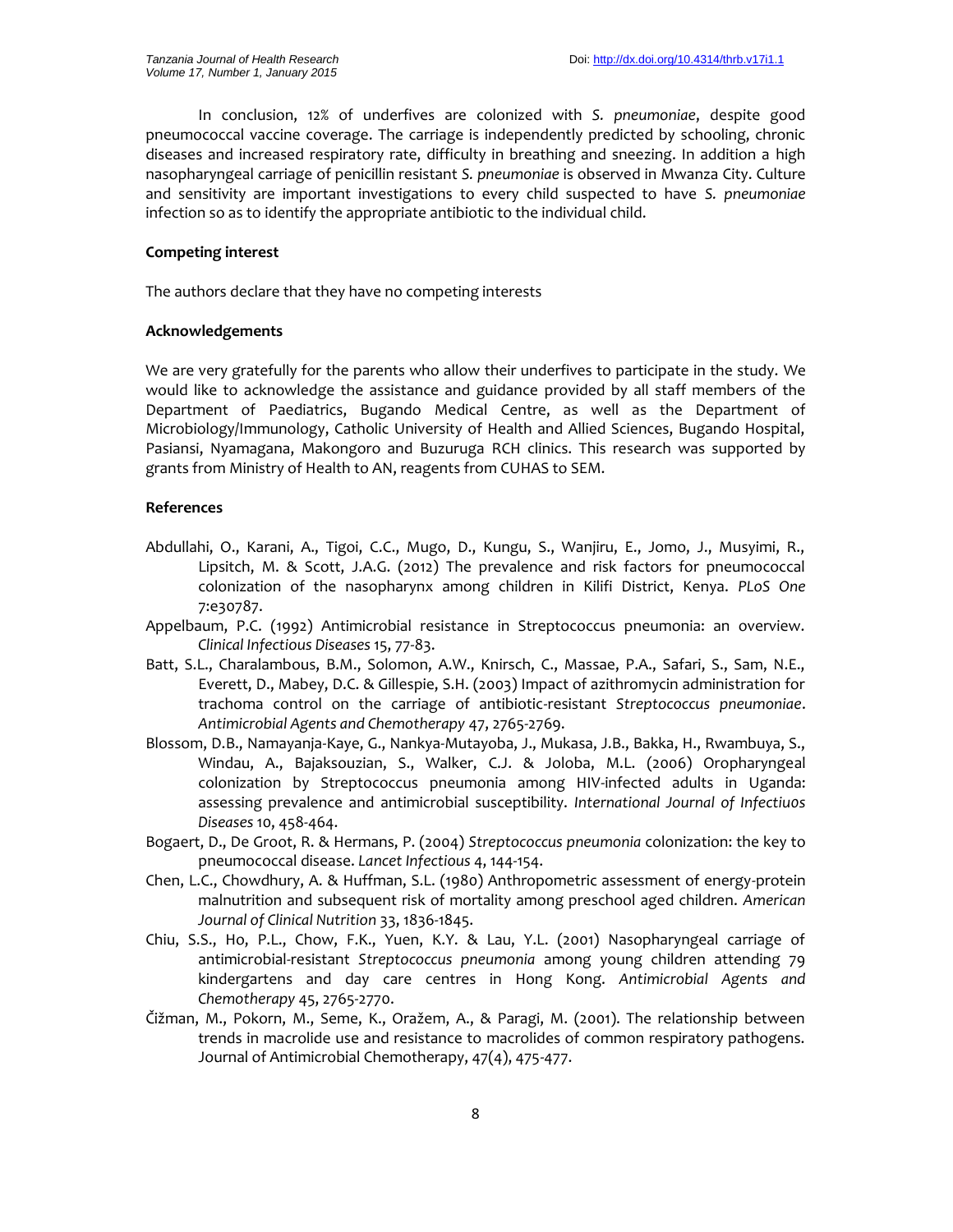- Cockerill, F.R., Clinical & Institute, L.S. (2012) *Performance Standards for Antimicrobial Susceptibility Testing: 22nd Information Supplement.* National Committee for Clinical Laboratory Standards.
- D'Acremont, V., Kilowoko, M., Kyungu, E., Philipina, S., Sangu, W., Kahama-Maro, J., Lengeler, C., Cherpillod, P., Kaiser, L., & Genton, B. (2014) Beyond malaria-causes of fever in outpatient Tanzanian children. *New England Journal of Medicine* 370, 809-817.
- Dagan, R. (2009) Impact of pneumococcal conjugate vaccine on infections caused by antibiotic resistant *Streptococcus pneumonia*. Clinical Microbiology and Infection 15, 16-20.
- Dobay, O., Rozgonyi, F., Hajdu, E., Nagy, E., Knausz, M. & Amyes, S.G. (2003) Antibiotic susceptibility and serotypes of *Streptococcus pneumonia* isolates from Hungary. *Journal of Antimicrobial Chemotherapy* 51, 887-893.
- Doyle, M.G., Morrow, A.L., Van, R. & Pickering, L.K. (1992) Intermediate resistance of *Streptococcus pneumonia* to penicillin in children in day-care centers. *The Pediatric Infectious Disease Journal* 11, 831-835.
- Dulpl, E. (2012) Nasopharyngeal carrier rate of *Streptococcus pneumonia* in children: serotype distribution and antimicrobial resistance. *Archieves of Iranian Medicine* 15, 500.
- Espinosa-De Los Monteros, L.E., Aguilar-Ituarte, F., Jimenez-Juarez, R.N., Rodriguez-Suarez, R.S. & Gomez-Barreto, D. (2010) *Streptococcus pneumonia* serotype replacement in nasopharyngeal colonization in children vaccinated with PCV7 in Mexico. *Salud Publica de Mexico* 52, 4-13.
- Faden, H., Duffy, L., Wasielewski, R., Wolf, J., Krystofik, D. & Tung, Y. (1997) Relationship between nasopharyngeal colonization and the development of otitis media in children. *Journal of Infectious Diseases* 175, 1440-1445.
- Falade, A.G. & Ayede, A.I. (2011) Epidemiology, aetiology and management of childhood acute community-acquired pneumonia in developing counties - a review. *African Journal of Medicine and Medical Sciences* 40, 293-308.
- Givon-Lavi, N., Fraser, D., Porat, N. & Dagan, R. (2002) Spread of *Streptococcus pneumonia* and antibiotic resistant *S. pneumonia*e from day-care center attendees to their younger siblings. *Journal of Infectious Diseases* 186, 1608-1614.
- Guillemot, D., Carbon, C., Balkau, B., Geslin, P., Lecoeur, H., Vauzelle-Kervroedan, F., Bouvenot, G. & Eschwege, E. (1998) Low dosage and long treatment duration of β-lactam: risk factors for carriage of penicillin-resistant *Streptococcus pneumoniae*. *Journal of Amerian Medical Association* 279, 365-370.
- Jacobs, M.R. (2004) *Streptococcus pneumoniae*: Epidemiology and patterns of resistance. *American Journal of Medicine Supplements* 117, 3-15.
- Joloba, M., Bajaksouzian, S., Plalavecino, E., Whalen, C. & Jacobs, M. (2001a) High prevalence of carriage of antibiotic-resistant *Streptococcus pneumoniae* in children in Kampala, Uganda. *International Journal of Antimicrobial Agents* 17, 395-400.
- Joloba, M.L., Windau,A., Bajaksouzian, S>, Appelbaum, P.C., Hausdorff, W.P. & Jacobs, M.R. (2001b) Pneumococcal conjugate vaccine serotypes of *Streptococcus pneumoniae* isolates and the antimicrobial susceptibility of such isolates in children with otitis media. *Clinical Infectious Diseases* 33, 1489-1494.
- Kinabo, G., Ven, A., Msuya, L., Shayo, A., Schimana, W., Ndaro, A., Asten, H., Dolmans, W., Warris, A. & Hermans, P. (2013) Dynamics of nasopharyngeal bacterial colonisation in HIV exposed young infants in Tanzania. *Tropical Medicine & International Health* 18, 286-295.
- Kish, Leslie. 1965. *Survey Sampling*. New York: John Wiley and Sons, Inc.
- Mercat, A., Nguyen, J. & Dautzenberg, B. (1991) An outbreak of pneumococcal pneumonia in two men's shelters. *Chest Journal* 99, 147-151.
- Moyo, S.J., Steinbakk, M., Aboud, S., Mkopi, N., Kasubi, M., Blomberg, B., Manji, K., Lyamuya, E.F., Maselle, S.Y. & Langeland, N. (2012) Penicillin resistance and serotype distribution of